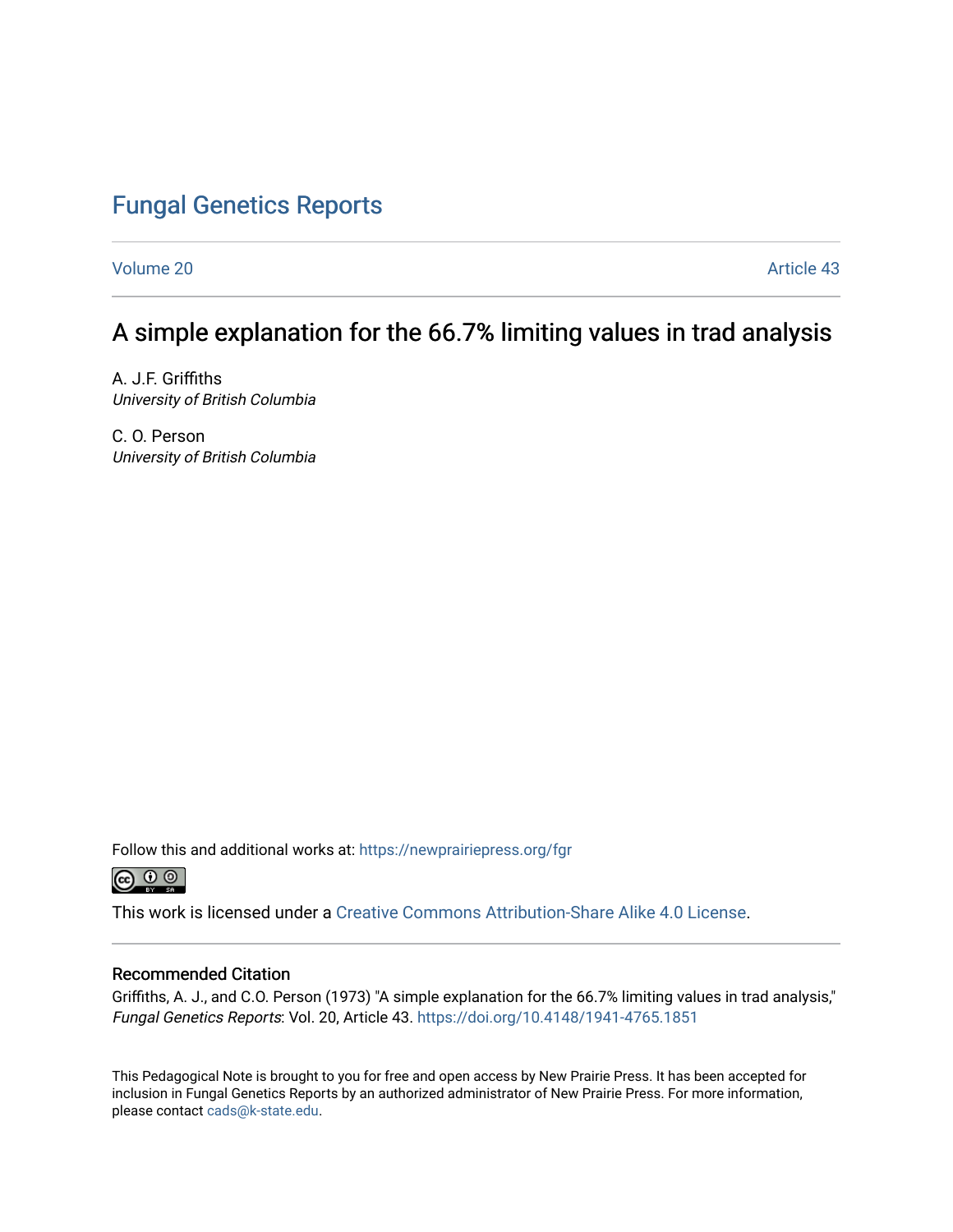# A simple explanation for the 66.7% limiting values in trad analysis

### Abstract

Simple explanation for limiting values in tetrad analysis